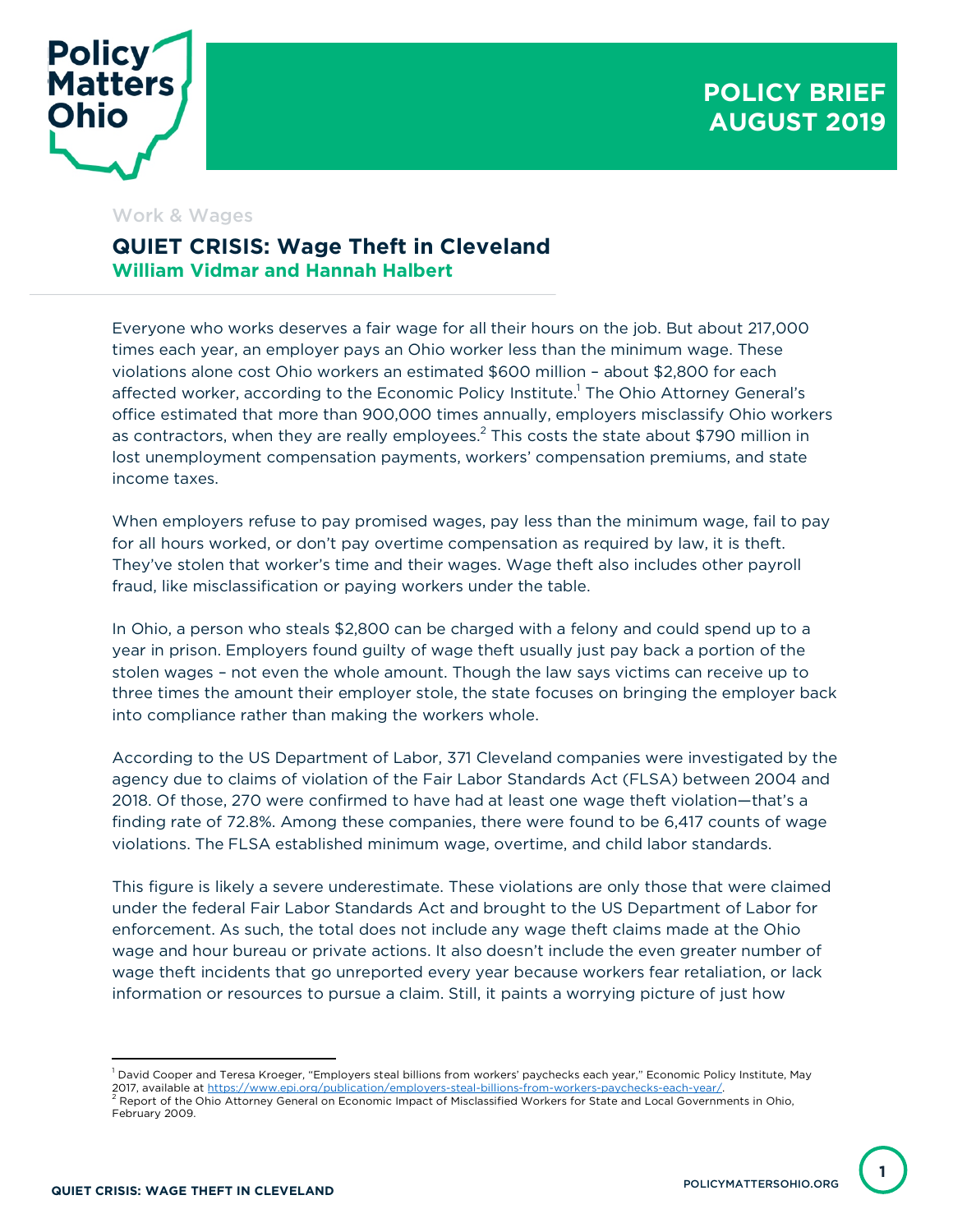widespread wage theft violations are, and the data allows us to pinpoint which industries and companies the problem is concentrated in.

Table 1 shows the Cleveland industries with the highest frequencies of wage theft violations. The table includes the number of companies in a given industry with at least one confirmed FLSA violation from 2004-2018; for context, it also provides the average number of wage theft violations per case per industry and the industry's average weekly wage. As shown in the table, one of the most common perpetrators of wage theft was care work: childcare centers came in first (32 of these establishments had at least one confirmed wage theft violation between 2004 and 2018), home healthcare (11 violations), and nursing homes (5 violations) also appeared. Coming in second and third place were two sectors of the food service industry—full-service restaurants (22 of which were violators) and limited-service/fast food restaurants (19 of which were violators); these sectors made up 8.2% and 7.0% of all cases, respectively. Several building trades appeared near the top of the list. Other topoffending industries included temp agencies, gas stations, dentists' offices, and various health care services.

| <b>Table 1</b>                                                                       |                                                             |                    |                       |                                                |                           |  |
|--------------------------------------------------------------------------------------|-------------------------------------------------------------|--------------------|-----------------------|------------------------------------------------|---------------------------|--|
| Cleveland Industries with the Most DOL Confirmed Wage Theft Violations,<br>2004-2018 |                                                             |                    |                       |                                                |                           |  |
| Rank                                                                                 | Industry                                                    | Confirmed<br>cases | Share of<br>all cases | Average<br>number of<br>violations<br>per case | Average<br>weekly<br>wage |  |
| 1                                                                                    | Child daycare services                                      | 32                 | 11.9%                 | 13.3                                           | \$405                     |  |
| $\overline{2}$                                                                       | Full-service restaurants                                    | 22                 | 8.2%                  | 19.8                                           | \$363                     |  |
| 3                                                                                    | Limited service restaurants/fast food                       | 19                 | 7.0%                  | 16.3                                           | \$285                     |  |
| 4                                                                                    | Home health care services                                   | 11                 | 4.1%                  | 26.2                                           | \$563                     |  |
| 5                                                                                    | Employment services (e.g. temp<br>agencies)                 | 9                  | 3.3%                  | 32.0                                           | \$574                     |  |
| 6                                                                                    | Services to buildings and dwellings                         | 7                  | 2.6%                  | 9.7                                            | \$567                     |  |
| 7                                                                                    | Gas stations                                                | 6                  | 2.2%                  | 3.5                                            | \$409                     |  |
| 7                                                                                    | Support activities for road<br>transportation (e.g. towing) | 6                  | 2.2%                  | 2.8                                            | \$723                     |  |
| 7                                                                                    | Activities related to credit<br>intermediation              | 6                  | 2.2%                  | 24.8                                           | \$1,313                   |  |
| $\overline{7}$                                                                       | Traveler accommodation                                      | 6                  | 2.2%                  | 15.0                                           | \$450                     |  |
| 11                                                                                   | Building equipment contractors                              | 5                  | 1.9%                  | 22.8                                           | \$1254                    |  |
| 11                                                                                   | Investigation and security services                         | 5                  | 1.9%                  | 79.2                                           | \$538                     |  |
| 11                                                                                   | Offices of dentists                                         | 5                  | 1.9%                  | 5.6                                            | \$943                     |  |
| 11                                                                                   | General medical and surgical hospitals                      | 5                  | 1.9%                  | 9.8                                            | \$1,145                   |  |
| 11                                                                                   | Nursing care facilities                                     | 5                  | 1.9%                  | 50.4                                           | \$599                     |  |
| 16                                                                                   | Other general purpose machinery mfg                         | $\overline{4}$     | 1.5%                  | 10.8                                           | \$1,634                   |  |
| 16                                                                                   | <b>Business support services</b>                            | $\overline{4}$     | 1.5%                  | 24.5                                           | \$745                     |  |
| 16                                                                                   | Automotive repair and maintenance                           | $\overline{4}$     | 1.1%                  | 19.8                                           | \$791                     |  |

*Source:* Policy Matters Ohio from US Department of Labor, Wage and Hour Compliance Action Data, 2004-2018, https://enforcedata.dol.gov/homePage.php. Statewide wages from Quarterly Census of Employment and Wage 4<sup>th</sup> quarter 2018. https://www.bls.gov/cew/downloadable-data-files.htm \*Wage data not available due to change in industry coding.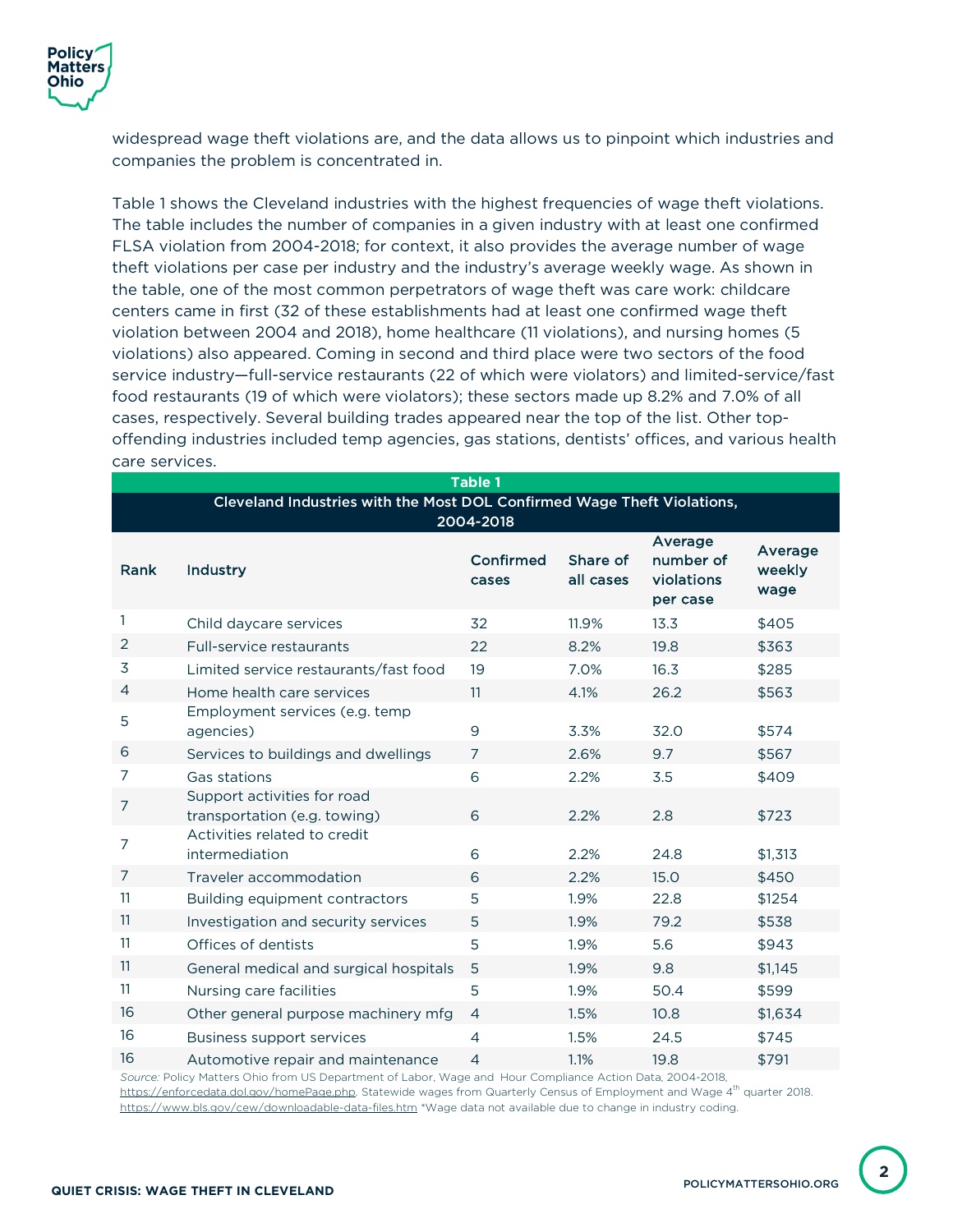Wage theft in a given company is hardly isolated to one employee at one time—it usually affects either multiple employees or occurs multiple times. For child daycare centers, there were an average of 13.3 FLSA violations per case—in other words, there were (on average) more than 13 wage theft violations per offending establishment. For full-service restaurants, that number was 19.8.

Finally, Table 1 showcases a key correlation between wage theft and an industry's average weekly wage—the most frequent wage thieves do business in the industries that pay the lowest. According to the Bureau of Labor Statistics, the average weekly wage in Ohio during the fourth quarter of 2018 was \$1006.<sup>3</sup> All but one of the top 10 wage-thieving industries listed in Table 1 had an average weekly wage that fell below that. In fact, on average, employees in the top three offending industries (child daycare centers, full-service restaurants, and limited-service/fast food restaurants) didn't make even half of what the average Ohioan did. Thus, the industries with the most companies stealing wages are the same industries where employees need those wages the most.

Table 2 ranks Cleveland companies by highest total violations of the FLSA. From 2004-2018, the Cleveland company with the greatest number of wage and hour violations was Parking Solutions, Inc., with 937 total wage and hour violations. Overall, a total of 6,417 wage and hour violations were found in Cleveland from 2004-2018. That's around 428 violations every year: a figure that likely severely understates the true magnitude, since these figures rely on only those cases reported to investigators.

 <sup>3</sup> https://data.bls.gov/cew/apps/table\_maker/v4/table\_maker.htm#type=0&year=2018&qtr=3&own=5&ind=10&supp=0